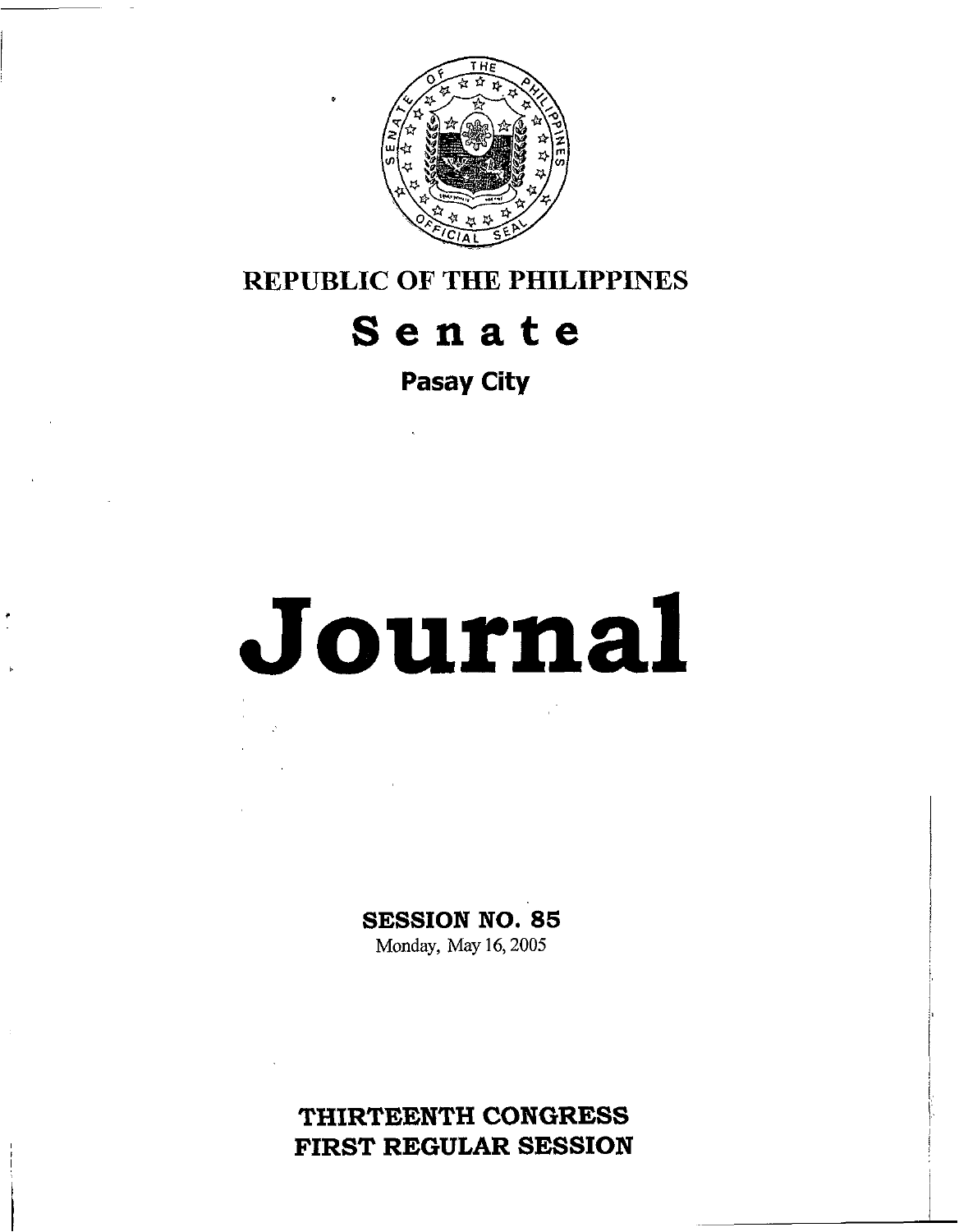#### **CALL TO ORDER ROLL CALL**

At **3:48** p.m., the Senate President, Hon. Franklin M. Drilon, called the session to order.

#### **PRAYER**

Sen. Ramon B. Magsaysay Jr. led the prayer, to wit:

#### *AN* **OFFERING OF THE SELF**  *(A prayer culled from Pope John Paul's inspirational messages)*

0 Lord,

May our spirits be inundated with Your light and Your enabling power as we seek to accomplish Your purposes amongst Your people.

May we not prize human relationships based on self-interest and personal gain, leaving no room for the poor and the weak.

May we welcome and love every person, even the least gifted, regardless of their qualities and defects.

The greater the people's hardships are, the more may they be the object of our practical love and concern.

May we possess such kind of love which bears witness in our accepting responsibility for the sick, the marginalized, the poor and exploited.

This way, allow us to become apostles of Your enduring hope and builders of broken dreams.

Through Your transforming grace, in Jesus' Name we pray as a nation.

Amen.

#### **NATIONAL ANTHEM**

The Mapua Institute of Technology Chorale led the singing of the national anthem and, thereafter, rendered the song entitled *Isung Lahi.* 

Upon direction of the Chair, the Secretary of the Senate, Oscar G. Yabes, called the roll, to which the following senators responded:

| Cayetano, C. P. S.         | Gordon, R. J.       |
|----------------------------|---------------------|
| Defensor Santiago, M.      | Lacson, P. M.       |
| Drilon, F. M.              | Lapid, M. L. M.     |
| Ejercito Estrada, J.       | Lim, A. S.          |
| Ejercito Estrada, L. L. P. | Magsaysay, R. B.    |
| Enrile, J. P.              | Pimentel Jr., A. Q. |
| Flavier, J. M.             | Revilla Jr., R. B.  |

With 14 senators present, the Chair declared the presence of a quorum.

Senator Osmefia arrived after the roll call.

Senators Angara, Arroyo, Biazon, Pangilinan, Recto and Villar were on official mission abroad.

Senators Madrigal and Roxas were absent on account of illness.

#### **APPROVAL OF THE JOURNALS OF SESSION NOS. 83 AND 84**

Upon motion of Senator Cayetano, there being no objection, the Body dispensed with the reading of the Journals of Session Nos. 83 and 84 and considered them, approved.

#### **REFERENCE OF BUSINESS**

The Secretary of the Senate read the following matters and the Chair made the corresponding referrals:

### **MESSAGE OF THE PRESIDENT OF THE PHILIPPINES**

Letter of Her Excellency, President Gloria Macapagal Arroyo dated May 9, 2005, certifying to the necessity of the immediate enactment of Senate Bill No. 1830, entitled  $\mathbb{R}^2$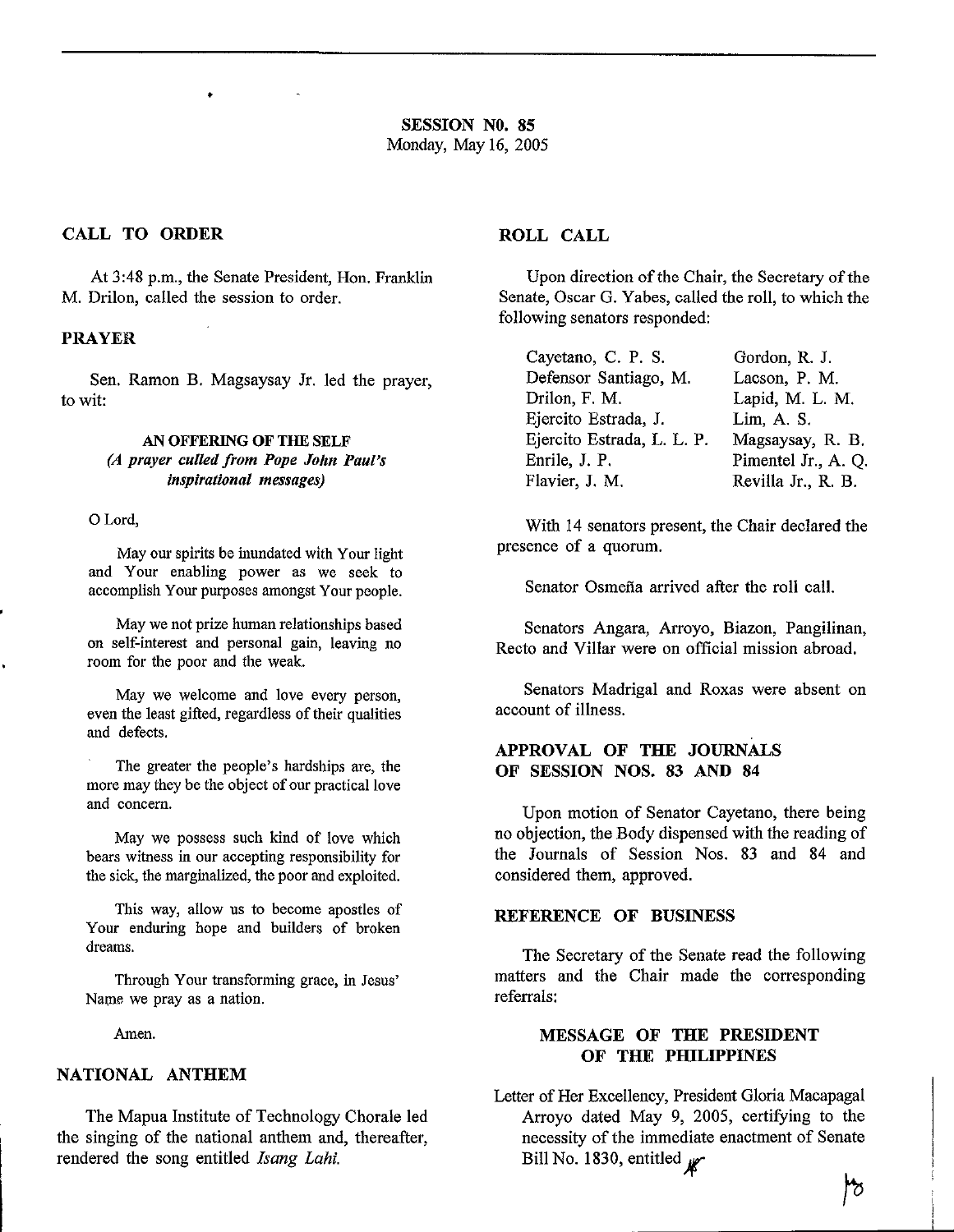AN ACT AMENDING REPUBLIC HUNDRED AND EIGHTY-TWO (R.A. 9182), OTHERWISE KNOWN AS THE SPECIAL PURPOSE VEHICLE ACT OF 2002, ACT NUMBEKED NINETY-ONE

to address the public emergency consisting of the need for the financial sector to maximize the benefits of the Special Purpose Vehicle Act and to eliminate existing barriers in the acquisition of non-performing assets by extending the deadlines for the establishment of a Special Purpose Vehicle (SPV) and for the availment of tax exemptions and privileges in the sale and transfer of Non-Performing Assets (NPAs).

**To the Committee on Rules** 

#### **BILL ON FIRST READING**

Senate Bill No. 1999, entitled

AN ACT PROVIDING FOR THE NO-BIDDING SALE OF GOVERNMENT OWNED PROPERTIES TO ITS OCCUPANTS FOR SOCIALIZED HOUSING, AMENDING FOR THE PURPOSE REPUBLIC ACT NO. 7279 OTHERWISE KNOWN AS THE URBAN DEVELOPMENT AND HOUSING ACT OF 1992, AND FOR OTHER PURPOSES

Introduced by Senator Biazon

**To the Committee on Urban Planning Housing and Resettlement** 

#### **RESOLUTIONS**

Proposed Senate Resolution No. 256, entitled

RESOLUTION DIRECTING THE APPRO-PRIATE SENATE COMMITTEES TO INVESTIGATE, IN AID OF LEGISLATION, THE SERIES OF DEATHS OF POLITICAL ACTIVISTS AND GOVERNMENT OFFICIALS IN THE COUNTRY, FOR THE PURPOSE OF FORMULATING POLICY MEASURES TO SOLVE AND END THESE KILLINGS AND

TO MAINTAIN PEACE AND ORDER IN THE COUNTRY

Introduced by Senator Ramon "Bong" Revilla Jr.

**To the Committee on Justice and Human Rights** 

Proposed Senate Resolution No. 257, entitled

RESOLUTION DIRECTING THE APPRO-PIRATE SENATE COMMITTEE TO INVESTIGATE, IN AID OF LEGISLATION, THE SERIES OF DEATHS OF JOURNALISTS IN THE COUNTRY, FOR THE PURPOSE OF FORMULATING POLICY MEASURES TO SOLVE AND END THESE KILLINGS AND TO RESTORE PEACE AND ORDER IN THE COUNTRY

Introduced by Senator "Bong" Revilla Jr.

**To the Committees on Public Order and Illegal Drugs; and Public Information and Mass Media** 

Proposed Senate Resolution No. 258, entitled

RESOLUTION DIRECTING THE SENATE COMMITTEE ON PUBLIC INFORMATION AND MASS MEDIA TO CONDUCT *AN* INQUIRY, IN AID OF LEGISLATION, ON THE STATUS OF THE IMPLEMENTATION OF INCENTIVES AND REWARD SYSTEM FOR MOVIE PRODUCERS UNDER REPUBLIC ACT NO. 9167

Introduced by Senator Jinggoy Ejercito Estrada

**To the Committee on Public Information and Mass Media** 

#### **ADDITIONAL REFERENCE OF BUSINESS**

#### **MESSAGES FROM THE HOUSE OF REPRESENTATIVES**

Letter from the Secretary General of the House of Representatives dated May 11, 2005, informing the Senate that on May 10, 2005, the House of  $\mu^*$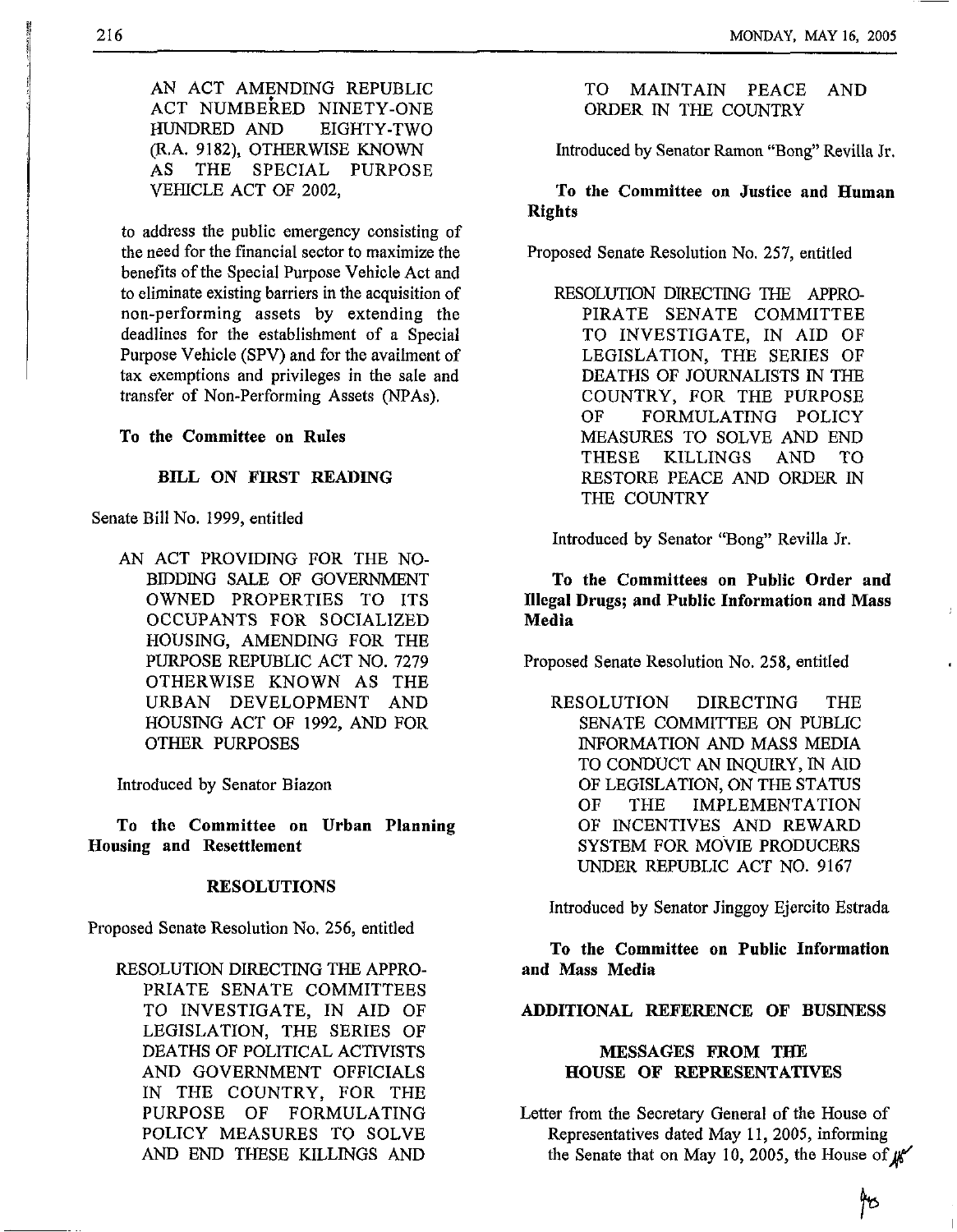, Representatives approved the following House bills in which it requested the concurrence of the Senate:

House Bill No. 2454, entitled

AN ACT GRANTING PHILIPPINE CITIZENSHIP TO MR. JOSE R. RODRIGUEZ

#### To the Committee on Justice and Human Rights

and House Bill No. 2826, entitled

AN ACT DECLARING JUNE 20 OF WORKING HOLIDAY IN THE CITY OF DAGUPAN EVERY YEAR A SPECIAL NON-

To the Committee on Local Government

#### QUESTION **OF** PRIVILEGE **OF** SENATOR PIMENTEL

Rising to a question of personal privilege, Senator Pimentel spoke on the difficulties he had encountered in trying to get a public hearing on the privilege speech he delivered on April 20 and on Senate Resolution No. 236.

The full text of the speech follows:

#### **THE PROBE ON** *JVETENG* **CALLS**  FOR PROBERS WITH CLEAN HANDS

For backgrounders, let me state the following facts:

- 1. On April 20, I delivered a privilege speech, "Jueteng is Beatable or Why Hard Work, not Gambling, is the Key to Eradicating Poverty." The speech and the interpellations thereon were referred to the Committee on Public Order and Illegal Drugs.
- 2. On April 21, I filed a resolution "directing the Senate Committee on Games, Amusement and Sports to conduct an investigation, in aid of legislation, into the implementation of the anti-jueteng law amidst the rampant operations of jueteng and other forms of illegal gambling.

**3.** On April 25, the Senate adopted the resolution as Senate Resolution No. 236 bearing the same title and referred it to the Games, Amusement and Sports Committee.

#### Intervention needed

My April 20 privilege speech and April 21 Senate Resolution No. 236 refer essentially to the same subject matter: jueteng and the illegal numbers game. But even as they have one and the same subject matter, they were referred to two different committees.

The intervention of this Chamber is, therefore, needed to rectify the confusion that arises from the said referrals. Since the jueteng issue is not only sensitive but also deadly (threats had been aired against some of our known witnesses), it is important that even before the inquiry starts, the people, our witnesses, our resource persons and us, the Members of this Chamber, know with utmost transparency how the inquiry will play out.

Unless the matter is threshed out early enough, questions that beg for urgent answers would arise. For instance, which committee should first calendar the hearing? Which committee should have first crack at calling the witnesses? And what procedure to be followed should be agreed upon at the first instance.

From the records, it appears that the Committee that first received a referral on the jueteng issue that I had raised was the Committee on Public Order and Illegal Drugs. The Senate referred my April 20 privilege speech on *jueteng* to it on the very day that **I** delivered that speech (For easy reference, I am annexing that speech in full as Annex *A,* of this statement).

#### *Another* referral

Five days later, that is, on April 25, the Senate referred the resolution that I authored which had by now become Senate Resolution No. 236 to the Games, Amusement and Sports Committee.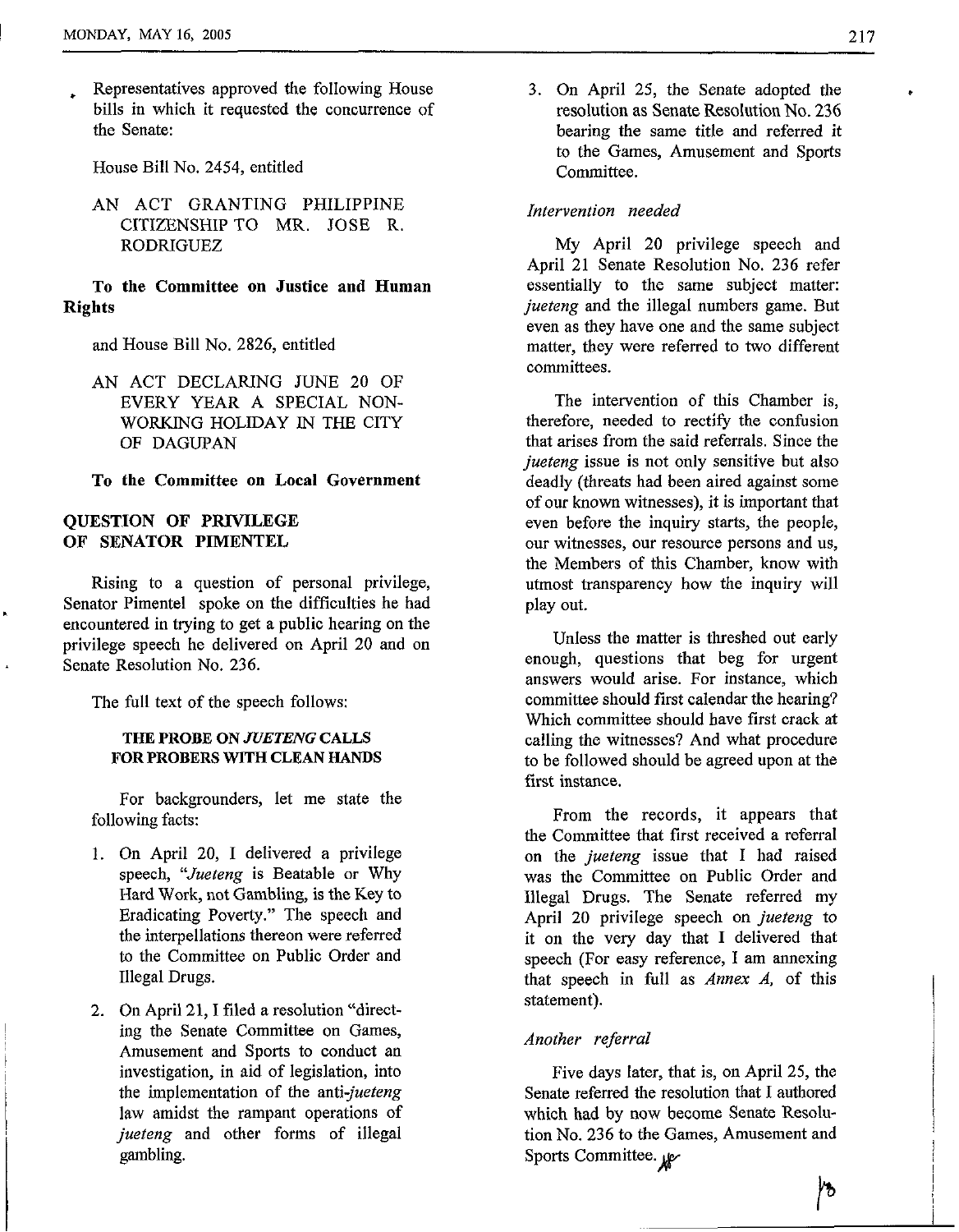In terms of time, then, it appears that the Committee on Public Order and Illegal Drugs has precedence over the Committee on Games, Amusement and Sports over the issue of *jueteng* that I had brought for the consideration of the Senate. In this regard, let me state for the record that I do not have the slightest hesitation to allow the Committee on Public Order and Illegal Drugs to conduct the hearings on the issues raised in the privilege speech that was referred to it.

Please know that in an attempt to forestall a formal disputation over the issue as to which committee should take the lead role over the *jueteng* inquiry in aid of legislation that I am seeking, I intimated in some media interviews that perhaps, the Chair of the Committee on Games, Amusement and Sports should consider inhibiting himself. But after 10 days of verbalizing through the mass media my concerns as diplomatically as I could over his perceived inability to handle *thejueteng*  probe with impartiality and finesse and getting no clear responses from him, I decided to put my observations in writing.

#### *First Letter*

On May *5,* **I** wrote a letter to the Chair of the Committee (For easy reference again, *Annex B* of this statement contains that letter in full).

In the letter, I mentioned to the Chair that if the published reports in the press were true that he would not inhibit himself from chairing the hearings of his Committee to which the *jueteng*  resolution that I filed on April 21,2005, was subsequently referred, then he would unnecessarily be putting himself in a bad situation. From there, there would be no way, I thought, that he could come out of the hearings unscathed.

The reason I said that is that the Chair comes from Pampanga where *jueteng*  is more pervasive than the e-coli virus inhabiting the cesspools of the rich and the famous in Makati. By not inhibiting himself, he was inviting formal motions to move him to do so.

#### *Messy*

I also indicated in the letter that the motions were bound to become messy especially because his son, the governor, was also proposed as a witness to the hearings that he would be conducting as chair of the Committee. That said, I suggested that that should he more than enough reason for him to recuse himself.

Since I had been informally told that the Chair was waiting for a list of persons to be invited to the Senate hearings before he could act formally on the resolution and I did not want to be perceived as the cause for the delay of the inquiry, I submitted the names of 24 witnesses.

In addition, I said in the letter that there will be other witnesses whose names were not in the list but whose testimony would be of critical importance to our search for truth in the *jueteng* probe.

#### *Flow*

**I** also suggested a plan to ensure the smooth flow of the investigation. I said that "Since we have 24 witnesses (as of now), I suggest that your Committee summon them serially as enumerated in the letter. The reason why I do not suggest that we invite them all together is that I know from a fairly long experience in congressional investigations that if we do so, the members of the Committee would wind up barely scratching the surface of the problem of *jueteng*  instead of digging more deeply into the substantial issues of why it is proliferating, the identities of the *jueteng* lords and their protectors and their respective takers from the game." The mass media, I added, would love the spectacle of so many *jueteng*  witnesses and, in their minds, suspects present in one investigating room at the same time. It would be good for photo-op purposes "but not for the purpose for which the resolution at issue was referred to the Committee of the Chair."

Procedurally, I suggested in the letter that "we hear six witnesses at every hearing." For obvious reasons, no inference of their guilt or innocence may be drawn  $\mu$ 

 $\mu_{\mathbf{\hat{z}}}$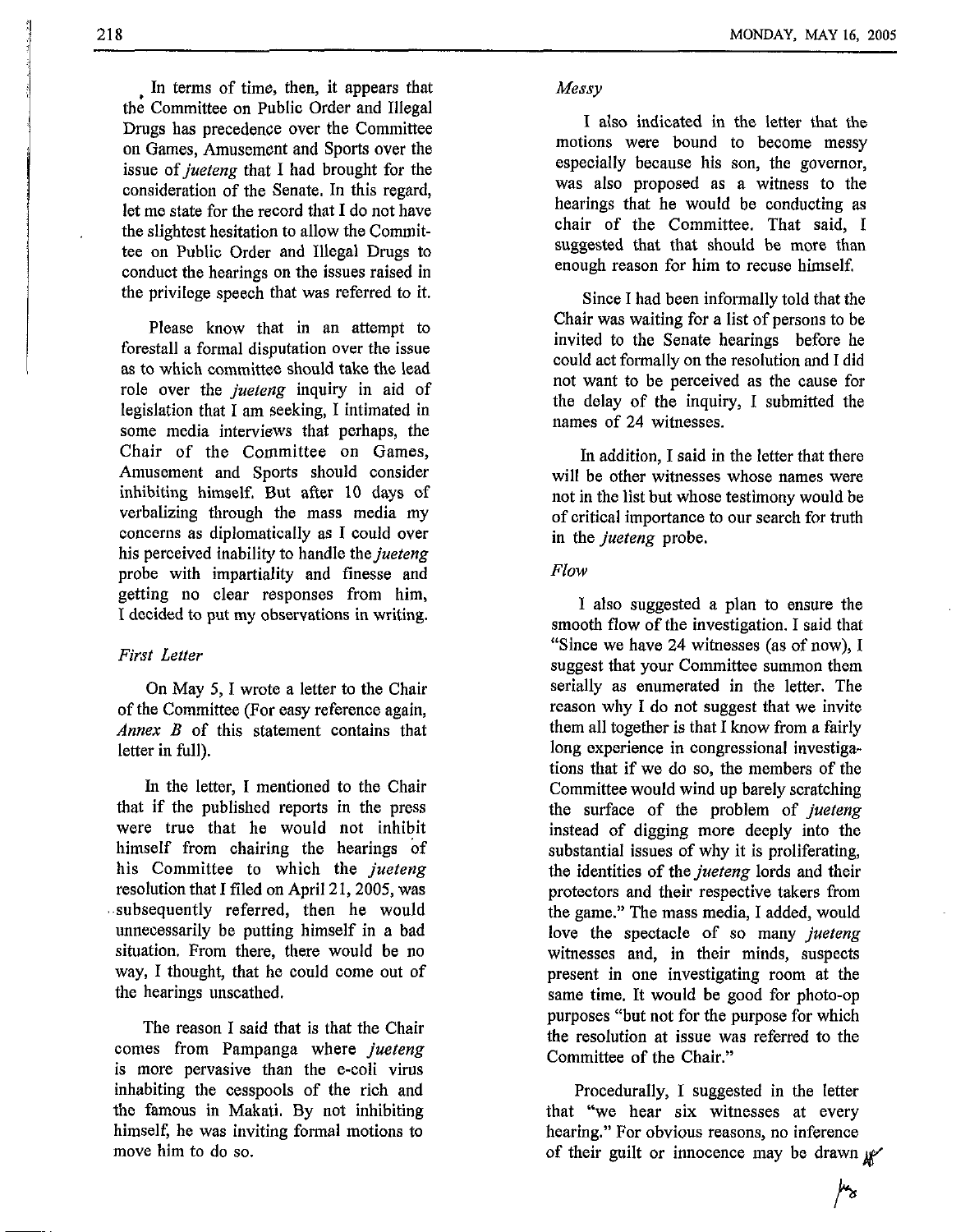simply because they are proposed to be summoned to the hearings."

#### *Nicknames/aliases*

I also adverted to the fact that some of the names in my letter to the Chair were "nicknames or aliases. Their exact addresses are not indicated." "I assume," I told the Chair, "that your Committee staff has enough discretion to gather the missing data and forward them to the process servers so that the latter cannot say that they cannot serve the summonses to the persons named because the list does not contain their exact full names or addresses."

In fine, **I** recommended in the letter that:

At *HEARING NO. I,* the following should be invited and heard:

- 1. Mr. Romeo Lajara of Baguio City;
- 2. Mayor Jess Viceo of Bulacan;
- **3.** Bong Pineda of Pampanga;
- 4. Gov. Luis Chavit Singson of Ilocos Sur;
- 5. Archbishop Oscar Cruz of Pangasinan; and
- 6. Tony Santos of Marikina/Metro-Manila.

### At *HEARING NO. 2:*

**L** 

I

- 1. Gov. Jose V. Yap Jr. of Tarlac;
- 2. Gov. Jesus 0. Typoco Jr. of Camarines Norte:
- **3. Art** Katigbak of Cavite;
- 4. Ngongo of Pampanga;
- 5. Bishop Ramon B. Villena D.D. of Bayombong Nueva Vizcaya; and
- *6.* PNP S/Supt. Rowland Albano.

#### At *HEARING NO. 3:*

- 1. Gov. Vicente P. Magsaysay of Zambales;
- 2. Gov. Armando C. Sanchez of Batangas;
- **3.** Vice Gov. Mariano Cristino N. Joson IV of Nueva Ecija;
- 4. Mario Garcia of Pampanga;
- 5. Col. Rodolfo Mendoza; and
- 6. Boy Tangkad.

#### <sup>I</sup>At *HEARING NO. 4:*

- 1. Gov. Luis Raymund F. Villafuerte Jr. of Camarines Sur;
- Bert Lina: **2.** Bureau of Customs Commissioner
- 
- **3.** Charing Magbuhos of Quezon; . 4. PNP Police Director General Arturo Lumibao;
- 5. Gov. Mark T. Lapid, Pampanga; and
- 6. PNP S/Supt. Pat Hernandez

I told the Chair in the letter that he need not be reminded that if "they do not come in answer to your invitation, the Committee may, then, subpoena them to be present and testify at the subsequent hearing."

#### *Continuous hearings*

I also requested the Chair that to expedite matters, "the hearings he held continuously from Monday up to Saturday of the week the Committee chooses until the hearings are terminated."

Finally, I asked that if the Chair or our colleagues in the Committee do not wish to have the vice chair of the Committee replace him in the event he would inhibit himself, that **we** hold a preliminary session perhaps on **the** first day of the Committee hearing to determine who should replace him in the event that he does recuse himself from chairing the Committee as proposed.

#### *Four days of waiting*

After four days of waiting vainly for a formal reply from him, I sent the Chair a second letter on May 9 (For easy reference, *see Annex C,* letter in full). I was getting apprehensive that the Chair did not fully comprehend the import of the suggestions that I had made in my letter to him dated May 5. I thought he was probably hesitant to get the Committee to act on my suggestions, among other things, because some of the witnesses that I had named in my first letter to him only had aliases or that their addresses were not quite specific. Thus, you will note that in the second letter, the names of some witnesses who were only identified by nicknames or aliases were now named more clearly and their addresses were made more specific.

Two days after I sent my second letter to him, I was flabbergasted to read in, at least, one tabloid, *Abante,* in its issue of May 7, that the Chair had so callously  $\mathcal{U}$ 

ļrb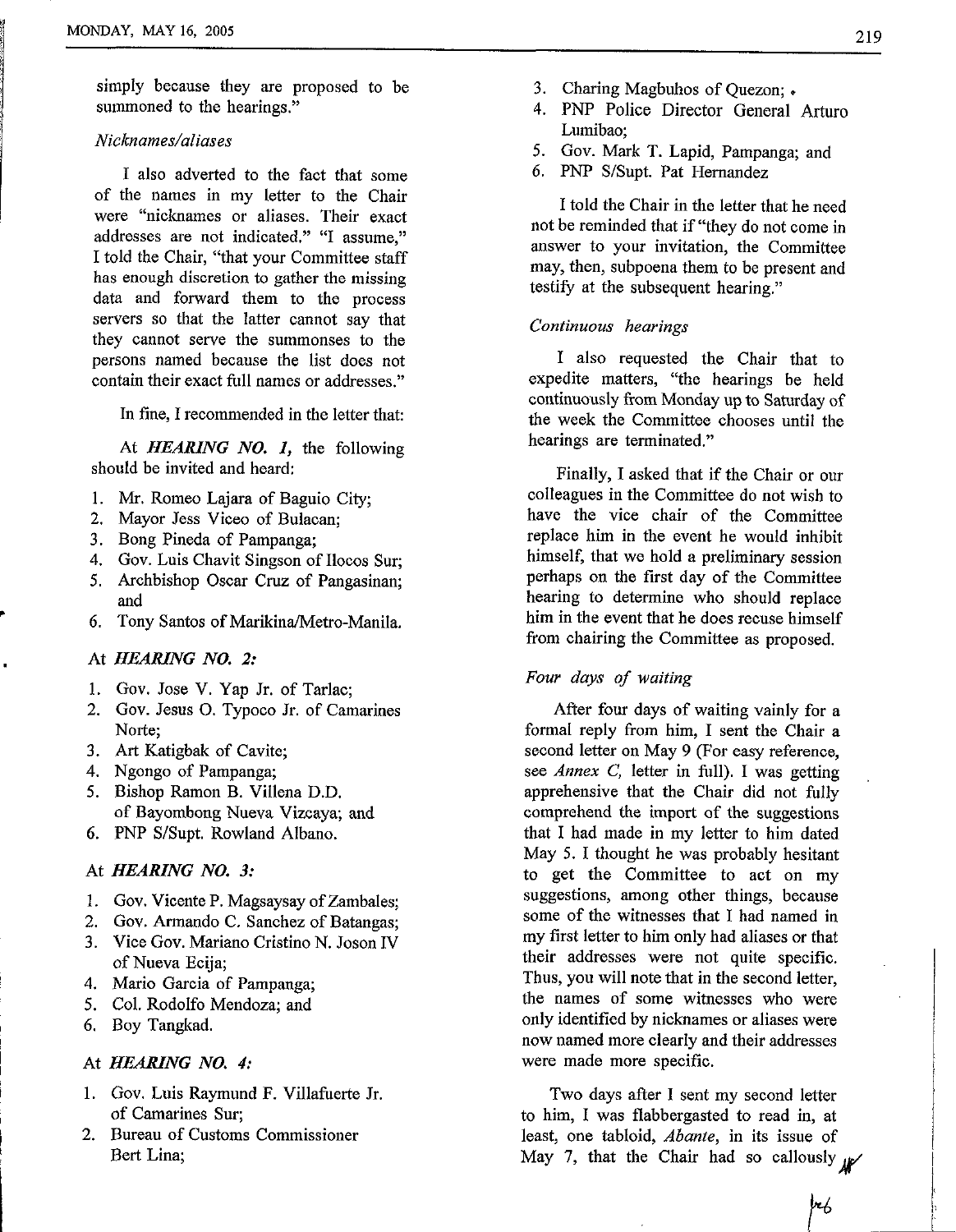ignored the demands of *delicadeza* in the search for truth in the proposed *jueteng*  probe. The tabloid quoted him as having already cleared Bong Pineda from any connection with *jueteng* "because he was his friend!"

To quote the May **7** issue of the *Abante*, its banner-headline screamed:

"Matalik ko siyang kaibigan! PINEDA NILINIS AGAD NI LAPID"

Before we take up the pertinent portions of the second letter, may I cite the lead paragraph of the two-page *Abante* story that said: *"Hindi pa man nagsisimula ang imbestigasyon ng Senado sa umusok na namang operasyon ng* illegal gambling *na jueteng at ang malaking 'payola' nit0 sa ilang matataas na opisyal ng gobyerno,*  mistulang nilinis na ni Sen. Lito Lapid, chairman *ng* Senate committee on games, amusement and sports, *ang pangalan ng*  suspected Central Luzon gambling Iord *nasi*  Rodolfo 'Bong' Pineda."

The next paragraph stated that *"Kasabay nito ay walang pangimi ring inamin ng senador na didinig sa jueteng payola na totoong matalik niyang kaibigan si Pineda bukod pa sa pagiging kababayan niya sa Pampanga.* **I'** 

The *Abante* news item that literally disrobed the Chair of the Committee was the collaborative effort of Boyet Jadulco, Bernard Taguinod, Rose Miranda, Irish Ann Cruz and Nerlie Ledesma. Up to this moment, **I** am not aware that the Chair had corrected the news story.

Now, in the second letter that **I** sent him, I suggested to the Chair, that:

To help the Staff of your Committee locate the lesser-known personalities mentioned in my letter to you dated May *5,* 2005, who should be invited to the jueteng probe that your committee **is** conducting, I **am** submitting to you the following data:

1. ROMYLAJARA Agoo, La Union (note: now operating outside of Baguio);

- **2.** RODOLFO (Bong) Q. PINEDA , Lubao, Pampanga;
- **3.** MELCHOR (Ngongo) CALAUAG **St.** Dominic Subdivision City of San Fernando, Pampanga;
- **4.** ROSARIO (Charing) MAGBUHOS San Pablo City;
- 5. GENER (Boy Tangkad) DAVID (at the back of Mario's Restaurant along Tomas Morato, QC); and
- *6.* S/Supt PAT HERNANDEZ Chief Operations Division CIDG Headquarters Camp Crame, Quezon City

In addition to the six names mentioned, I also proposed that the Committee may invite:

- **7.**  The Vice Mayor of Tiwi, Albay;
- *8.*  **Mr.** X c/o Archbishop Oscar Cruz; and
- *9.*  **Mr.** *Y* c/o my office

I urged him to invite the last three personalities to give their testimonies after **the** previously named witnesses are through with theirs.

In fairness, I make it of record that on May **11,** our office received a two-page letter from the Chair of the Committee responding to my May *5* letter to him. It is about six days later.

Shorn of other matters, the Chair said that he would not inhibit himself from chairing the Committee hearings precisely because he comes "from Pampanga where jueteng is believed to be pervasive." He added that **"As** a Kapampangan," he owes it to his constituents "to have an active and major participation in the resolution of this issue."

#### *Clean hands needed*

Respectfully, **I** disagree because I **am**  not seeking his inhibition because he is a Kapampangan but because by his actuations and by his words - he has provided the proof that he will not be able to give the investigation free rein for **the** truth to come out. That is the reason. Not because Senator Lapid is a *Kapampangan*, therefore,

ŀВ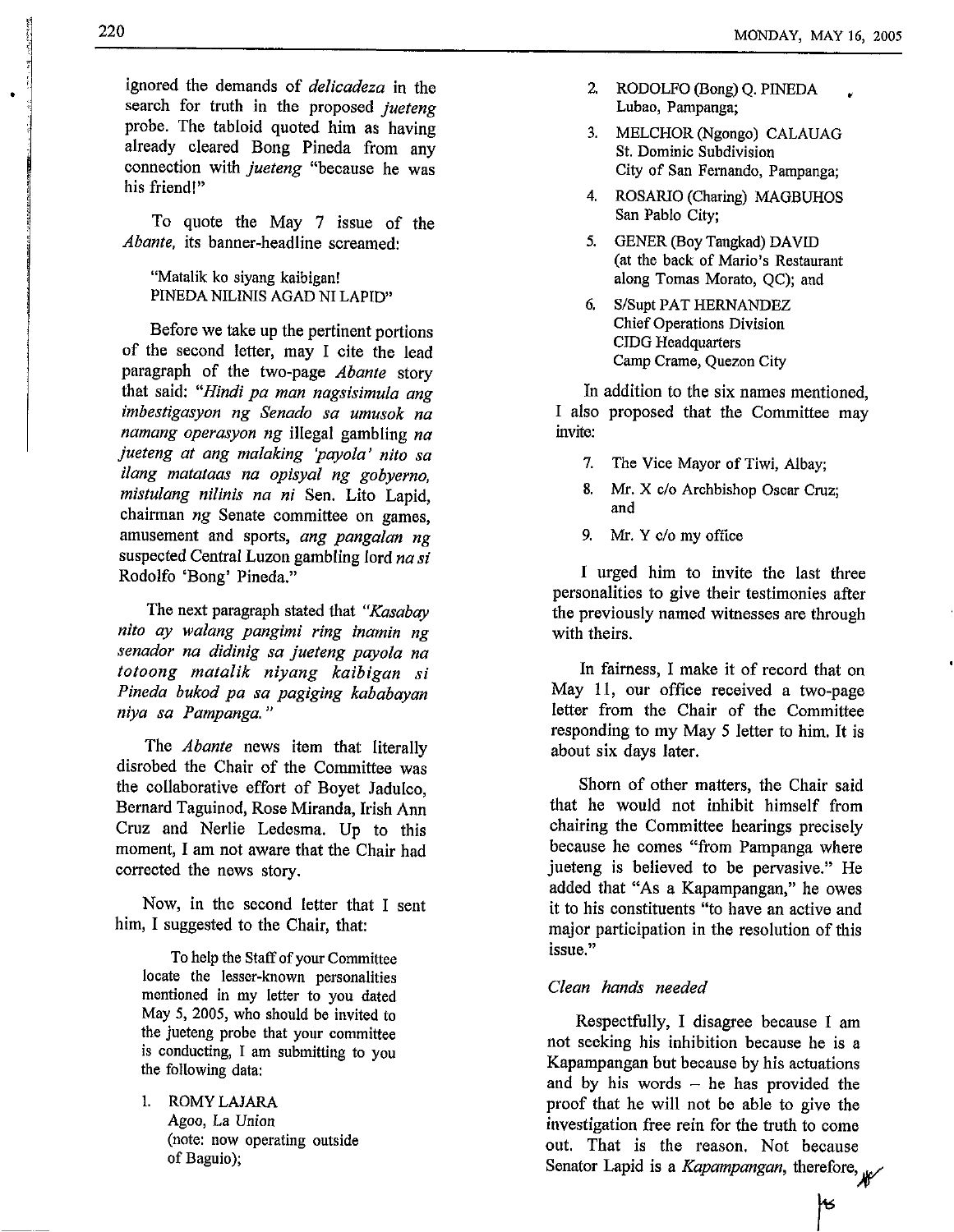**I** want him out. No, sir. For one thing, he has cleared Bong Pineda, who everyone in Pampanga and in Central Luzon, including the Archbishop of Lingayen, says is involved in the operation of *jueteng*. For another, his son, the governor, is one of the persons suggested for invitation to the probe. **I** understand that in the media interview, he said that he will not inhibit himself as regards the other witnesses. He will only inhibit himself when Mark Lapid comes to testify. I think Senator Lapid will bear me out that this is what he said.

The unfortunate thing about that is that the Chair does not seem to realize that in the formulation of the report of the Committee, he will have to have an active role in the preparation of that report, and if he presides over the hearings of the Committee as far as the other witnesses are concerned but merely inhibits himself as regards the appearance of his son, then I am not too sure that the country or the Senate can benefit from an honest-to-goodness rendition of the evidence that had been gathered at the hearing.

 $How - under the circumstances - the$ Chair will handle the investigation with clean hands really escapes me.

#### *Not demonizing*

In any event, as one can readily see, there is no intention to demonize, demean or belittle the Chair in the requests thus far made for him to inhibit himself. Our interest is simply to make sure that the truth will come out of this inquiry as professionally as possible  $-$  no matter who gets hurt.

I am aware that there is a Rule that members of a committee can use to oust a committee or a chair from conducting a hearing over a matter that has been referred to it.

#### *Reasonable compromise*

That said, as much as possible, I do not wish to have to resort to it because it would leave a bad taste in the mouths of all concerned. As much as possible, I would rather that a compromise is reached by the

intenrention of **this** Body to settle the matter. **I** will go along with any compromise that is reasonable and is so crafted as to ensure that the truth will come out of the proposed inquiry. I would like the identities of the *jueteng* lords revealed and their protectors in the officialdom unmasked. I would like to know the amounts of bribe money that pass from the *jueteng*  lords to their bribees. I want the overall havoc that *jueteng* brings to the nation and our people assessed. And **I** want to find out just what we can do about it as legislators.

I **am** sorry to say that I do not think that the expected output or, at least, a substantial part of it, would be achieved unless the Chair inhibits himself or unless the Committee on Public Order and Illegal Drugs is made the lead committee of the *jueteng* probe.

To bring about that compromise, may I suggest the following:

- 1. That the intention of the Chair of the Committee on Games, Amusement and Sports, to conduct a hearing on May 18, 2005, be held in abeyance while this Body is looking into a way out of the problem that I have raised;
- 2. That the lead committee insofar as my privilege speech of April 20 and resolution on *jueteng* of April 21 should be the Committee on Public Order and Illegal Drugs;
- **3.** That the two committees may jointly conduct the hearings with the Committee on Public Order and Illegal Drugs as the lead committee and the Committee on Games, Amusement and Sports as the secondary committee; and although it is a long shot,
- 4. That as a final probability, considering the gravity of the problem of *jueteng*  that leads to massive corruption of officials on the take which also in turn results in electoral frauds of pandemic proportions that make a mockery of our democratic order, the Senate should consider coordinating with the House so that a joint investigation is conducted  $\mathbf{A}$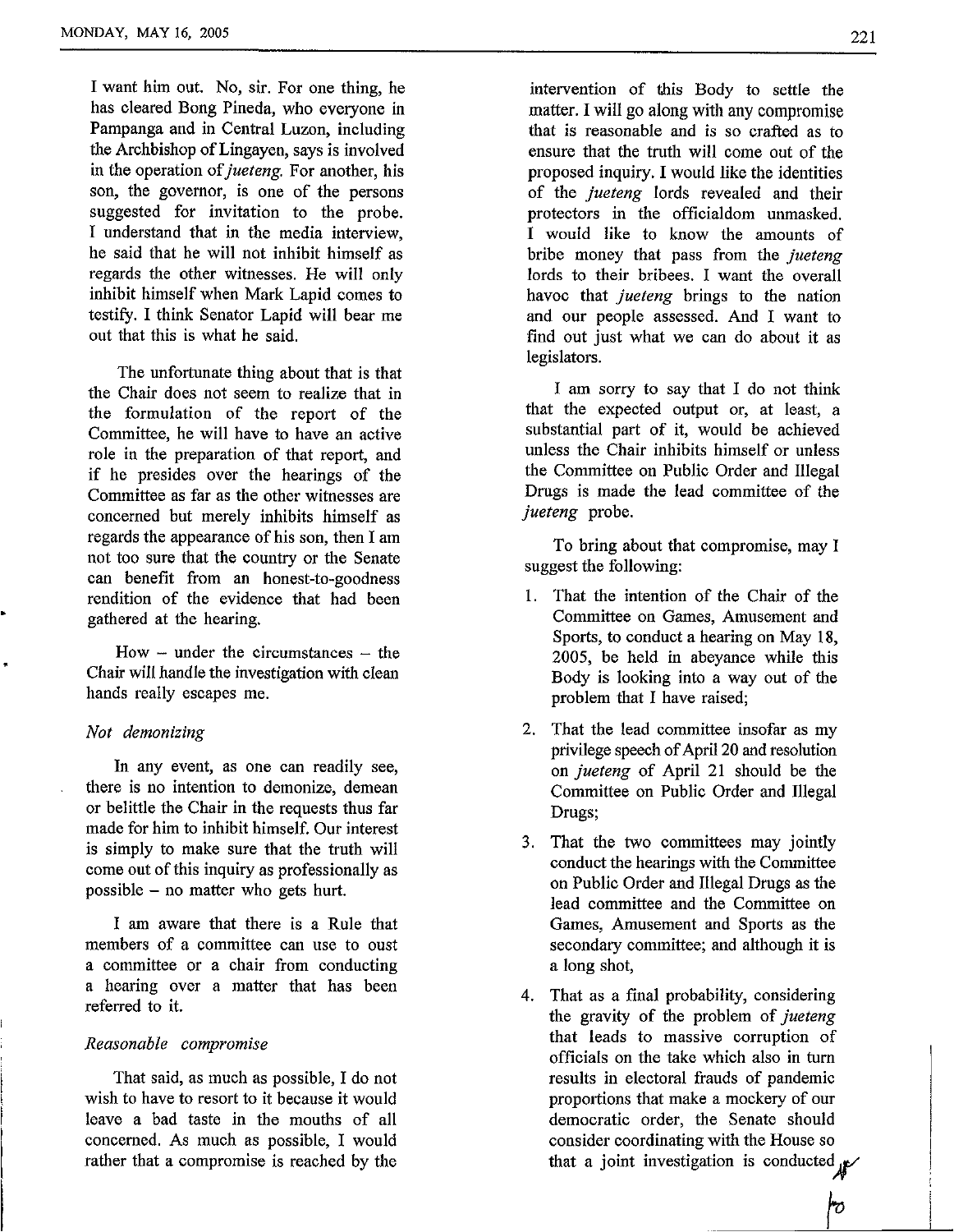over the menace posed by *jueteng* to the country as a whole and to the officialdom in particular.

I submit that there may be other options that I have not explored. I leave it to the collective wisdom of my colleagues to suggest what these might be.

Before **I** end this talk, may I put on record that the following should also be called to testify in the *jueteng* inquiry:

1. Governor Grace Padaca of Isabela; and

2. Governor Ningning Lazaro of Laguna.

#### ANNEXES A, B, AND C

**Annex A** -April 20,2005, Privilege Speech of Senator Pimentel: JUETENG IS BEATABLE OR WHY HARD WORK, NOT GAMBLING, IS THE *KEY* TO ERADICATWG POVERTY

The day after tomorrow the *Krusadang Bayan Laban sa Jueteng* will be handing out awards to five city mayors, 10 governors, 101 municipal mayors under the leadership of Archbishop Oscar V. Cruz, who is the National Coordinator of that body.

#### *Politically loaded issue*

*Juefeng* is a politically loaded issue and the Archbishop could have easily done a Pontius Pilate, wash his hands of the issue, and pass the buck to the political authorities.

The Archbishop did not do that. He took the issue **by** the horn. He sees *juefeng* as an evil thing and is, thus, within the legitimate concern of our moral leaders. He sees it as a vicious stratagem that deprives the poor  $-$  men, women and children - of their meager incomes that should otherwise go *to* their meals and other essential needs. But more deeply, he sees it as a venal activity which robs the poor even of the dignity that is theirs because they are human beings.

By tolerating, promoting and protecting *juefeng,* covetous and powerful people in government make suckers of the poor by deceiving them into believing that they can upgrade their condition in life by betting on *jueteng*. But it is not going to happen because *juefeng* can never be the ladder to success in life for anyone. By its very nature, *jueteng* is stacked against the poor and experience has shown that only the *juefeng* lords and their protectors get rich from it.

#### *Sad commentary* , ,

How sad that some big national and local leaders of the country - political, police or military - do not see the evils of *juefeng.* 

How sad that many of our countrymen and women see it as a neutral activity that is neither bad nor good but is just a "diversion", a "libangan" in Tagalog or "kalingawan" in Visayan.

#### *Fortunate*

Happily, there is an Archbishop Cruz who thinks otherwise. Indeed, we are fortunate that we have an Archbishop Cruz who in our country is sending the message of Pope John Paul I1 to the world. The late Pope preached the Gospel of Life, of Love for the Poor and of the Evils of War, regardless of what the powerful leaders of the affluent countries said. The Archbishop preaches the Gospel of Life, Love for the Poor, the Evils of *Juefeng,* regardless of what the power brokers in our country say.

#### *Eradicable*

Happily, too, Archbishop Cruz and the local government awardees of the Crusade against *Jueteng*, have shown that it can be beaten.

As the mayor of Cagayan de Oro City from 1980-84, I saw first hand the evils of *masiao*  which is the Mindanao and the Visayas version of *jueteng.* 

I saw people grow lazy in that instead of working to head off poverty, they place their hopes for a better life on *masiao.* I saw the *masiao* operators and their police protectors get rich at the expense of the poor. And I saw *masiao*addiction reduce people into mental retardates who could not see how they were manipulated by the masiao-operators and their protectors.

#### *Denouncing masiao*

I was the opposition mayor of Cagayan de Or0 when the country was in the grip of martial rule. The police was not under my supervision or control. There was not much that I could do but denounce the harm that *masiao* inflicted on the lives of people. And if an official's saying "No" means anything, let me put on record that I said "No" *to* fellow mayors who suggested that I should allow *masiao* into my city and get a cut of the ante to the tune **of,** at least, P10,OOO a week or P40,OOO a month. Since **I** was receiving P5,OOO a month as mayor, like the apple that was offered to Eve by the serpent in Eden, it was a most tempting proposition. But I told them there was no way **I** would ever do that.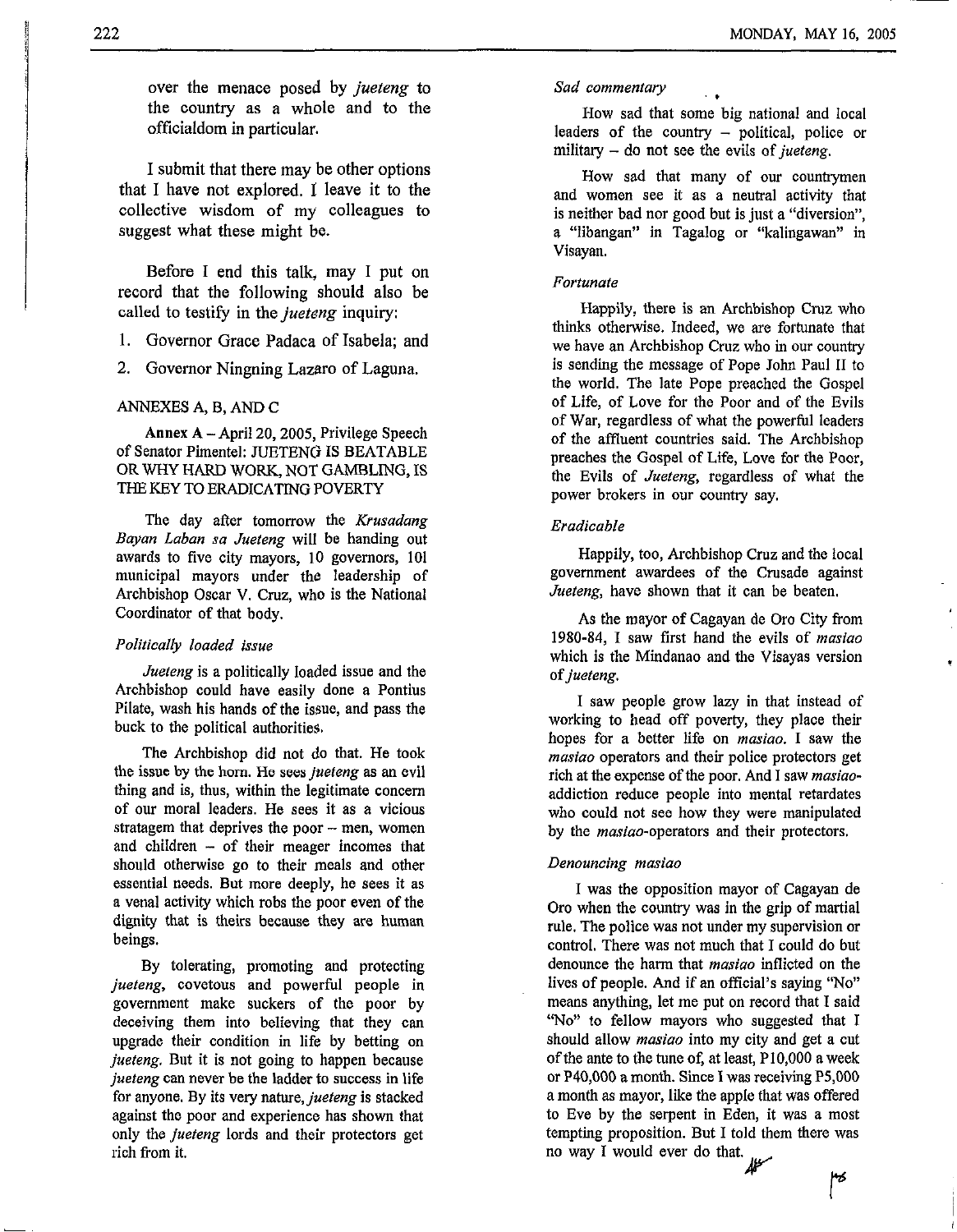Now, let me explain why during the martial law years, it was difficult for mayors or governors who were against *jueteng* to run after it and why the situation now is more conducive for mayors or governors to fight against it.

#### *Police under martial law*

During martial rule, the police was under the control of the central government. The maintenance of law and order was primarily in the hands of the police. The mayors and the governors were bystanders in the process of enforcing the law in their localities. Hence, the corruption process  $-$  to get the authorities to look the other way – usually began with bribing the police to allow *juetenglmasiao* to operate in their backyard. And if the local police had the strong backing of their superiors, they could and did ignore the mayors and the governors.

Despite my hostile attitude towards *masiao,*  then, it continued to be quite popular among the poor of the city. And I, their opposition father-figure who had no control over the police and whom Marcos jailed or threw out of office now and then, was reduced to issuing verbal reminders that *masiao* won't solve the problem of poverty but would, in fact, only exacerbate it.

#### *Actual violence, too*

Years later, when I was no longer mayor, the regional commander, believe it or not, a general of the police was ambushed in a major highway within the city. I think he was wounded and some of his security men, if I recall correctly, were killed. The police said that the general was ambushed by NPA regulars for ideological, not masiao-related reasons. People believed otherwise.

The masiao-spawned violence took other lives as well. Some men were shot dead in a barangay in the city. Other victims survived and were brought to the city hospital. At the hospital, just like in the movies, they were finished off by gunmen who wore bonnets to hide their identities.

To my recollection, the incident was not even seriously investigated and it died with the burial of the victims. The spiral of violence was commonly believed to have been triggered by some individuals in the *masiao* chain of operations double-crossing their partners in crime by denying them their share of the take. For sometime, *masiao* died down in the city. But not for long. It has since resurfaced and I understand that it is now proliferating there and in many other places as never before.

Today, with martial law gone, the power to protect *jueteng* in the provinces, cities and municipalities has shifted to corrupt local authorities from the corrupt police. The reason is that mayors and governors now have a sort of a veto power over whoever is appointed chief of police **or** provincial police director under a law that I authored in my frst term as a senator in 1987.

Now, the mayors and the governors can influence the conduct of the police officers assigned to take the top police posts in their local government units. The mayors and the governors have ample power to direct the police to stamp out *jueteng* in their respective towns, cities or provinces. If their anti-jueteng policies are not followed by the police, they could demand the replacement of the erring police officers or file the requisite administrative or even criminal charges against the offenders.

#### *No legalization*

That said, let me add that *jueteng* should be eliminated, not legalized. Legalizing *jueteng* is tantamount to raising a white flag of surrender to an evil thing because  $-$  as the fallacious argument goes - it cannot be stopped anyway. With that twisted logic, should we not legalize prostitution, abortion and drug dealing, among other pernicious activities, because they cannot be stopped?

Once *jueteng* is legalized, we can be sure that the list of legalized illegal gambling games will grow longer just as the list of crimes that are now penalized with death has lengthened with the revival of the death penalty. There are, for instance, calls for imposing the death penalty on those who mug or rob tourists or who degrade the environment.

But going back to *jueteng,* of course, it can be stopped and the local government officials, who are receiving their awards from Archbishop Cruz, have shown how to do it. The beauty of their example is that they have proven that despite difficulties it can be eradicated with perseverance, pure motives, and indomitable courage. And it is replicable by other equally dedicated public servants all over the country.

#### *Success needs vigilance*

While success has crowned their efforts to wipe out *jueteng* in their respective local jurisdictions, I am afraid that the moment that they relax their guard or when they are no longer in office, like the Phoenix, *jueteng* will rise again  $\mu$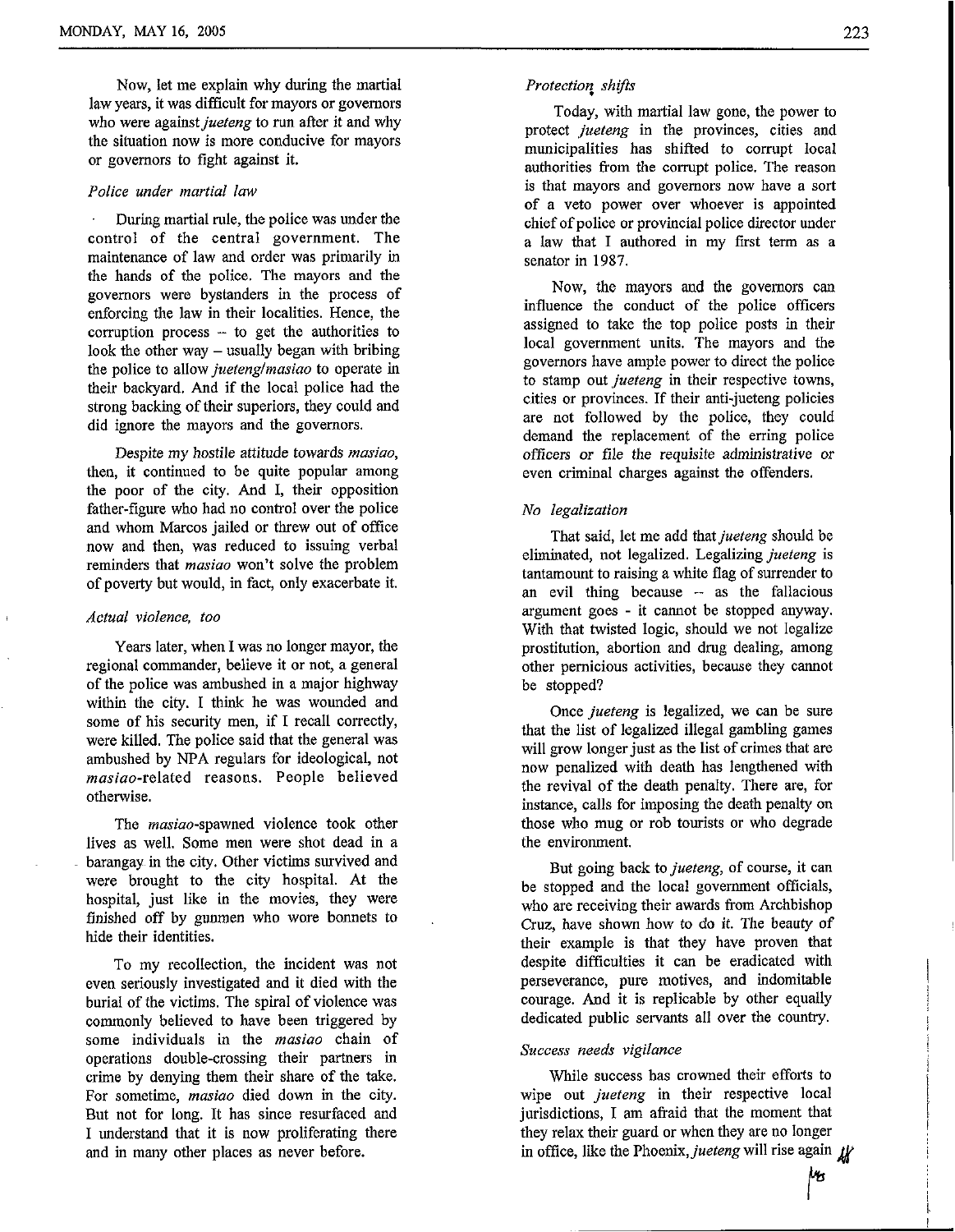i I l

even in the places where they are now on the run.

I suggest that there is an earlier and a more permanent way to extinguish this moral, social and economic plague called *jueteng.* The solution, however, depends upon a no-nonsense execution of the laws against it by the President and its full implementation by a graft-free national police leadership. Unfortunately under the circumstances, we can only hope that it will take place sooner than later.

In the long run, though, I have no doubt that the Crusade against *Jueteng* will succeed for two reasons: 1. because it is inherently good and 2. because good people are pushing for it. It will succeed because good prevails over evil, if not now, then, ultimately.

#### *Jobs*

As **I** wind up this talk, let me reiterate the view that people improve their lives by hard work not by gambling. They attain material success by the sweat of their brows not by betting at the gaming table.

It is here where the government should come in and create the climate for business - not merely foreign but domestic  $-$  to thrive and provide work for our people. Government cannot provide work for our people. Otherwise it will run out of money just paying for the salaries of the bureaucracy. In a democratic setting, it is only business that can provide work for people in a systematic manner.

But for business to thrive, the rules of the game must be fair, just and proper. There must be no cronies who are favored over strangers. There must be no corrupt deals that sap the vitality of the nation. There must be proper enforcement and observance of law and order. These are the basic premises of a bill, *The Magna Carta for Business,* that **I** filed precisely to make sure that responsible business practices and responsible government policies converge to create jobs for our people.

''Without jobs, people gamble with their lives either here in *jueteng* or abroad in perilous situations.

#### *There's hope*

My dear friends, we still have a long way to go in terms of modernizing our country and developing our people.

But for as long as we have individuals like Archbishop Cruz and dedicated local government officials, there is hope for this country.

**Annex** B, Letter to Sen. Lapid, May 5, 2005:

May 5,2005

#### SENATOR LIT0 LAPID

Chairman

Committee on Games, Amusement and Sports Senate, Pasay City

Dear Mr. Chairman:

I understand from published reports in the press that you have decided not to inhibit yourself from chairing the hearings of your Committee on the jueteng resolution that I filed on April 21, 2005 which **was** subsequently referred to the Committee by the Senate.

As a colleague in the Senate, I feel that you are unnecessarily putting yourself in a bad situation where there is no way you can come out of the hearings unscathed.

The reason I say this is that you come from Pampanga where jueteng is more pervasive than the e-coli virus inhabiting the cesspools of the rich and the famous in Makati. By not inhibiting yourself, you invite formal motions to move you to do so which are bound to become messy especially because your son, the governor, is also proposed as a witness to the hearings that **you** will **be** conducting as chair of **the Commiliee.**  That should be more than enough reason for you to inhibit yourself.

In any event, since you are apparently waiting for a list of persons to be invited to the Senate hearings, **I** submit for your consideration **24** names.

There will be other witnesses whose names are not in the list but whose testimony would be of critical importance to our search for truth in the jueteng probe.

Since we have 24 witnesses (as of now), I suggest that your Committee summon them serially **as** 'enumerated below. The reason why **I** do not suggest that we invite them all together is that I know from a fairly long experience in congressional investigations that if we do so, the members of the Committee would wind up barely scratching the surface of the problem of jueteng instead of digging more deeply into the substantial issues of *why* it is proliferating, the identities of the jueteng lords and their protectors and their respective takes from the game. The mass media, of course, will love it. It will be good for photo-op purposes but not for the purposes for which the resolution at issue was referred to your Committee. *At"* 

ļγ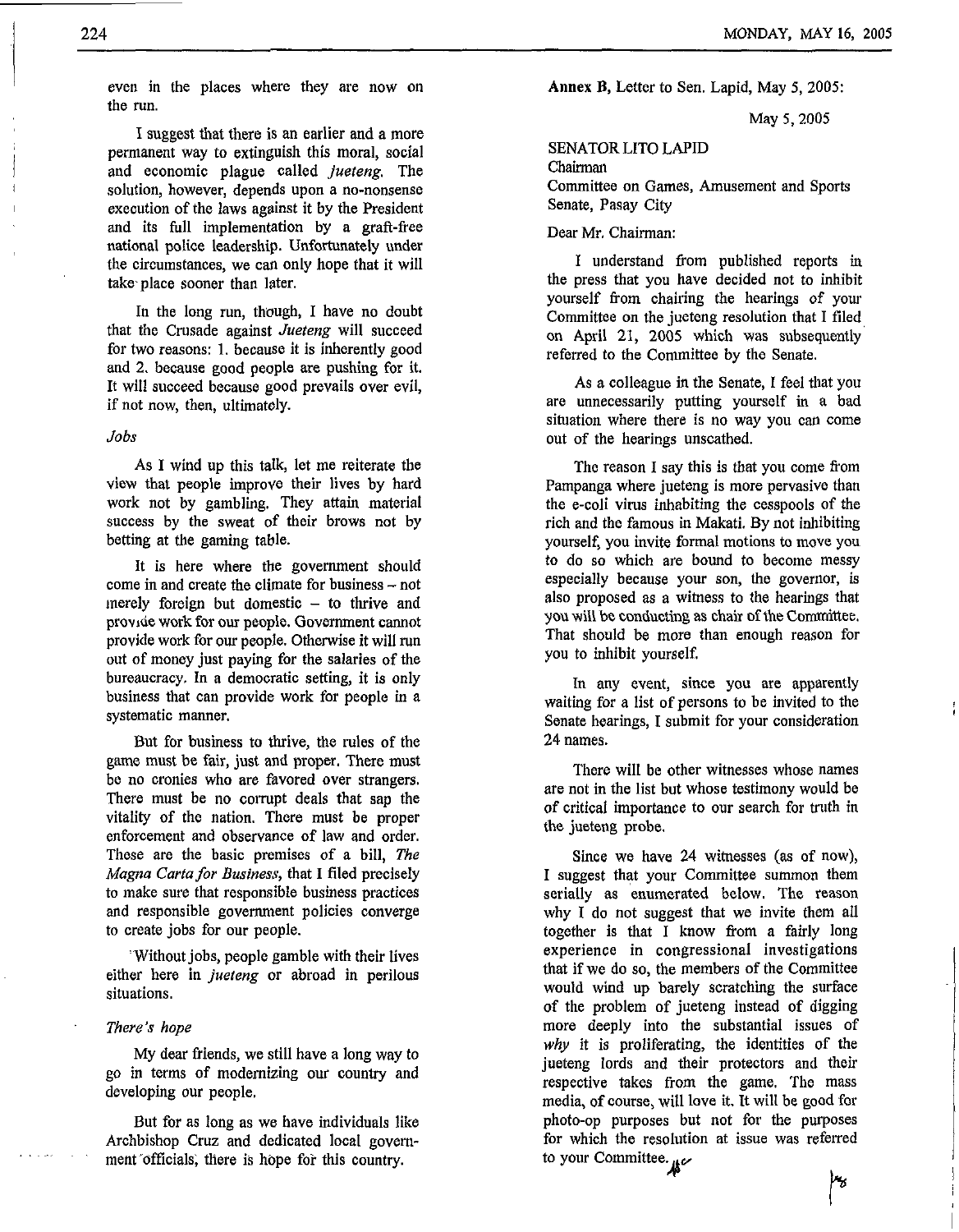Hence, I suggest that procedurally, we hear six witnesses at every hearing. Please note that the names are furnished only for purposes of getting the hearings started. For obvious reasons, no inference of their guilt or innocence may be drawn simply because they are proposed to be summoned to the hearings.

Some of the names here are nicknames or aliases. Their exact addresses are not indicated. I assume that your Committee staff has enough discretion to gather the missing data and forward them to the process servers so that the latter cannot say that they cannot serve the summonses to the persons named because the list does not contain their exact full names or addresses.

Immediately following below are the suggested number of hearings to be conducted and the names of the witnesses to be summoned thereto:

#### HEARING NO. 1:

- 1. **Mr.** Romeo Lajara of Baguio City;
- *2.* Mayor Jess Viceo of Bulacan;
- **3.** Bong Pineda of Pampanga;
- 4. Gov. Luis Chavit Singson of Ilocos Sur;
- *5.* Archbishop Oscar Cruz of Pangasinan; and
- 6. Tony Santos of Marikina/Metro-Manila.

#### HEARlNG NO. *2:*

- 1. Gov. Jose V. Yap Jr. of Tarlac;
- 2. Gov. Jesus O. Typoco Jr. of Camarines Norte;
- **3.** *Art* Katigbak of Cavite;
- 4. Ngongo of Pampanga;
- *5.* Bishop Ramon B. Vjllena D.D. of Bayombong Nueva Vizcaya; and
- 6. PNP S/Supt. Rowland Albano.

#### HEARlNG NO. **3:**

- *1.* Gov. Vicente P. Magsaysay of Zambales;
- *2.* Gov. Armando C. Sanchez of Batangas;
- **3.** Vice Gov. Mariano Cristino N. Joson IV of Nueva Ecija;
- 4. Mario Garcia of Pampanga;
- *5.* Col. Rodolfo Mendoza; and
- 6. Boy Tangkad.

#### HEARING NO. 4:

- 1. Gov. Luis Raymund F. Villafuerte Jr. of Camarines Sur;
- 2. Bureau of Customs Commissioner Bert Lina;
- 3. Charing Magbuhos of Quezon;
- 4. PNP Police Director General *Arturo* Lumibao;
- 5. Gov. Mark T. Lapid, Pampanga; and
- 6. PNP S/Supt. Pat Hernandez

I need not remind you that if they do not come in answer to your invitation, the Committee

may, then, subpoena them to be present and testify at the subsequent hearing.

To expedite matters, I suggest that the hearings be held continuously from Monday up to Saturday of the week the Committee chooses until terminated.

Now, if you or our colleagues in the Committee do not wish to have the vice chair of the Committee to replace you in the event you inhibit yourself, I suggest that we hold a preliminav hearing perhaps on the day the Committee calls the first set of witnesses to determine who should replace you in the event that you do recuse yourself from chairing the Committee hearings on jueteng.

I am furnishing all the members of the Committee with a copy of this communication for their information and guidance.

#### Fraternally yours,

#### AQUILINO Q. PIMENTEL JR.

Copies **(as** indicated):

- **1.** Sen. Joker P. Arroyo
- 2. Sen. Rodolfo G. Biazon
- **3.** Sen. Jinggoy Ejercito Estrada
- 4. Sen. Pantilo M. Lacson
- *5.* Sen. Alfred0 S. Lim
- 6. Sen. Sergio R. Osmeña III
- 7. Sen. Ramon Revilla Jr.
- 8. Sen. Manuel A. Roxas

Annex **C**, Letter to Senator Lapid, May 9, 2005:

#### SENATOR LIT0 LAPID

Chairman Committee on Games, Amusement and Sports Senate, Pasay City

#### Dear **Mr.** Chairman:

To help the Staff of your Committee locate the lesser-known personalities mentioned in my letter to you dated May *5, 2005,* who should be invited to the jueteng probe that your committee is conducting, I am submitting to you the following:

- 1. ROMYLAJARA Agoo, La Union (note: now operating outside
- of Baguio); *2.* RODOLFO (Bong) Q. PMEDA Lubao, Pampanga;
- **3.** MELCHOR (Ngongo) CALAUAG St. Dominic Subdivision City of San Fernando, Pampanga;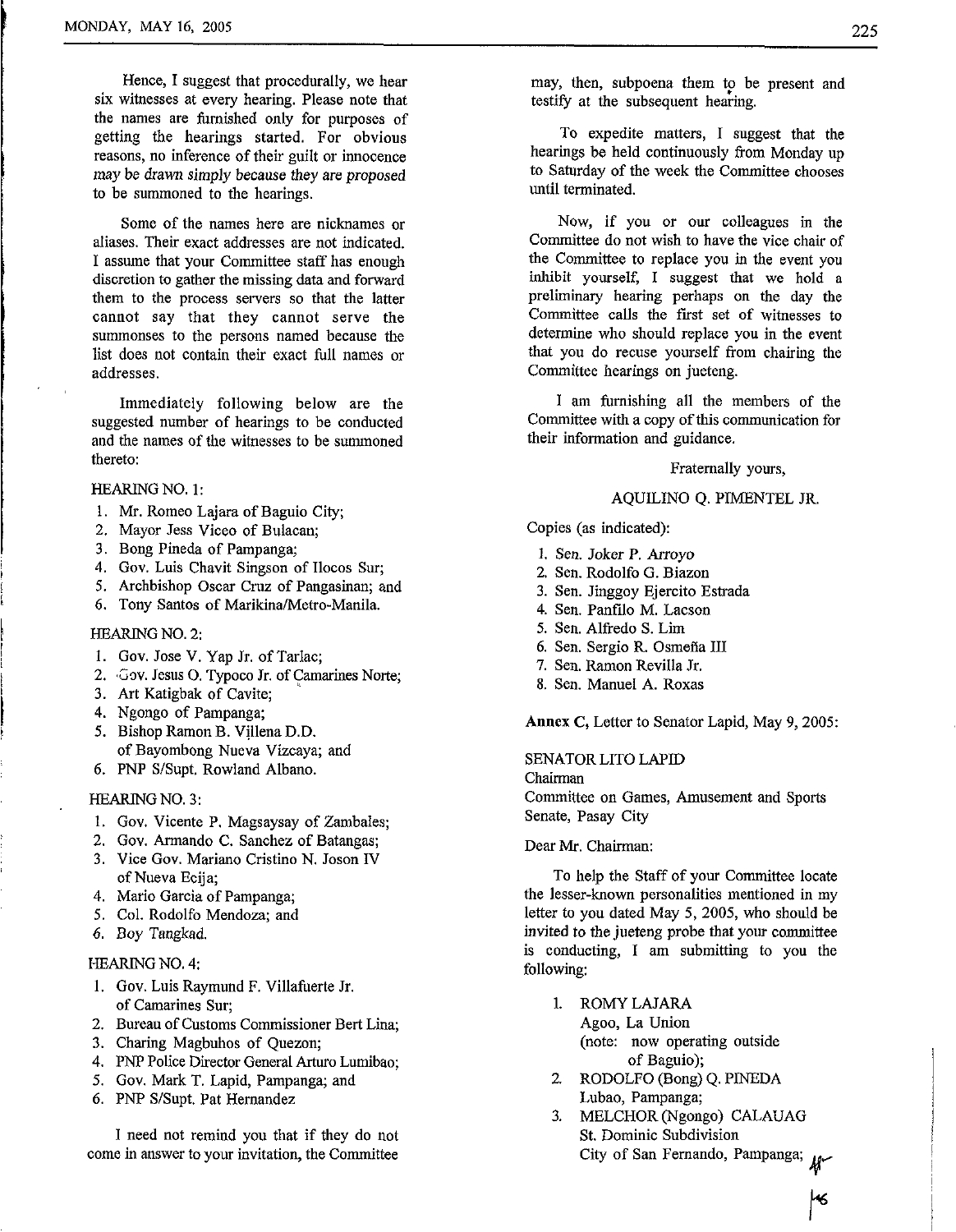- **4.** ROSARIO (Charing) MAGBUHOS San Pablo City;
- 5. GENER (Boy Tangkad) DAVID (at the back of Mario's Restaurant along Tomas Morato, QC); and
- Chief Operations Division CIDG Headquarters Camp Crame, Quezon City 6. S/Supt PAT HERNANDEZ

You may also invite:

- **7.**  The Vice Mayor of Tiwi, Albay;
- **8.**  *Mr.* **X** c/o Archbishop Oscar Cruz; and
- *9.*  **Mi-.** Y c/o my office

I suggest that you invite the last three personalities to give their testimonies after the previously named witnesses are through with theirs.

Thank you.

Very truly yours,

#### AQUILINO Q. PIMENTEL JR.

Copy furnished

1. Sen. Joker P. Arroyo **2.** Sen. Rodolfo G. Biazon **3.** Sen. Jinggoy Ejercito Estrada **4.** Sen. Panfilo M. Lacson 5. Sen. Alfredo S. **Lim**  6. Sen. Sergio R. Osmefla I11 **7.** Sen. Ramon Revilla Jr. 8. Sen. Manuel A. Roxas 10. Archbishop Oscar Cruz

#### **INTERPELLATION OF SENATOR LAPID**

Asked by Senator Lapid who among the senators could investigate the matter with clean hands, Senator Pimentel stated that Senator Lapid should not chair the hearing of the Committee on Games, Amusement and Sports on *jueteng* and should, in fact, inhibit himself so that the Committee could begin the investigation.

Senator Lapid wondered why the resolution covered only Central Luzon and not Visayas and Mindanao where *masiuo* is rampant and that according to Senator Pimentel himself, when he was city mayor of Cagayan de Oro, he was even offered a P5,000-a-month bribe. Senator Pimentel clarified that mayors received a monthly salary of only P5,OOO during the Marcos regime, as he recounted that it was the other mayors who chided him for not accepting the bribe of P40,OOO a month to allow *masiao* in his city.

As regards the *Abunte* news report, "Pineda **<sup>e</sup>** Nilinis Agad ni Lapid," Senator Lapid clarified that he does not need to clear the name of Mr. Pineda who has not been proven in hearing after hearing to be a gambling lord. He said that he could not accuse a person of a wrongdoing based on hearsay. He wondered why Mr. Pineda was being singled out.

Further, Senator Lapid observed that Senator Pimentel already listed 24 names. He underscored that being a transparent person, it would be hypocritical of him to say that **he** does not know Mr. Bong Pineda because when he was governor, Mr. Pineda's wife was mayor of Lubao and later member of the provincial board. But contrary to what Senator Pimentel stated in his speech, Senator Lapid clarified that he and Mr. Pineda are not very close friends. Senator Pimentel pointed out that the information that the two were good friends did not come from him but from *Abante.*  He observed that the news report came out in May 7 but Senator Lapid has not released any statement to correct it.

Senator Lapid explained that the reports were all baseless rumors. He noted that Pampanga has always been mentioned whenever the issue of illegal gambling crops up. **He** stressed that in the **12** years that he served in Pampanga, three years as vicegovernor and nine years as governor, not once was his name dragged into the issue of *jueteng.*  Numerous congressional investigations were done in the past and his name never surfaced, he said. He admitted that there are *jueteng* and illegal gambling operations in Pampanga but that he had directed the PNP Provincial Director to put a stop to them.

Senator Pimentel clarified that he wanted Senator Lapid to inhibit himself from the investigation because it would be awkward if Governor Lapid is called to testify in a hearing conducted by his own father.

Senator Lapid stated that he would inhibit himself from the investigation on the day his son is called to the witness stand. He said there are other members who could conduct the investigation to find out the truth. **He** asserted that the people proven to be involved in the illegal gambling operation should be penalized, and that the investigation should be fair and impartial. He expressed appreciation to Senator Pimentel for calling for an investigation that should cover not only *jueteng* and but also *masiao*.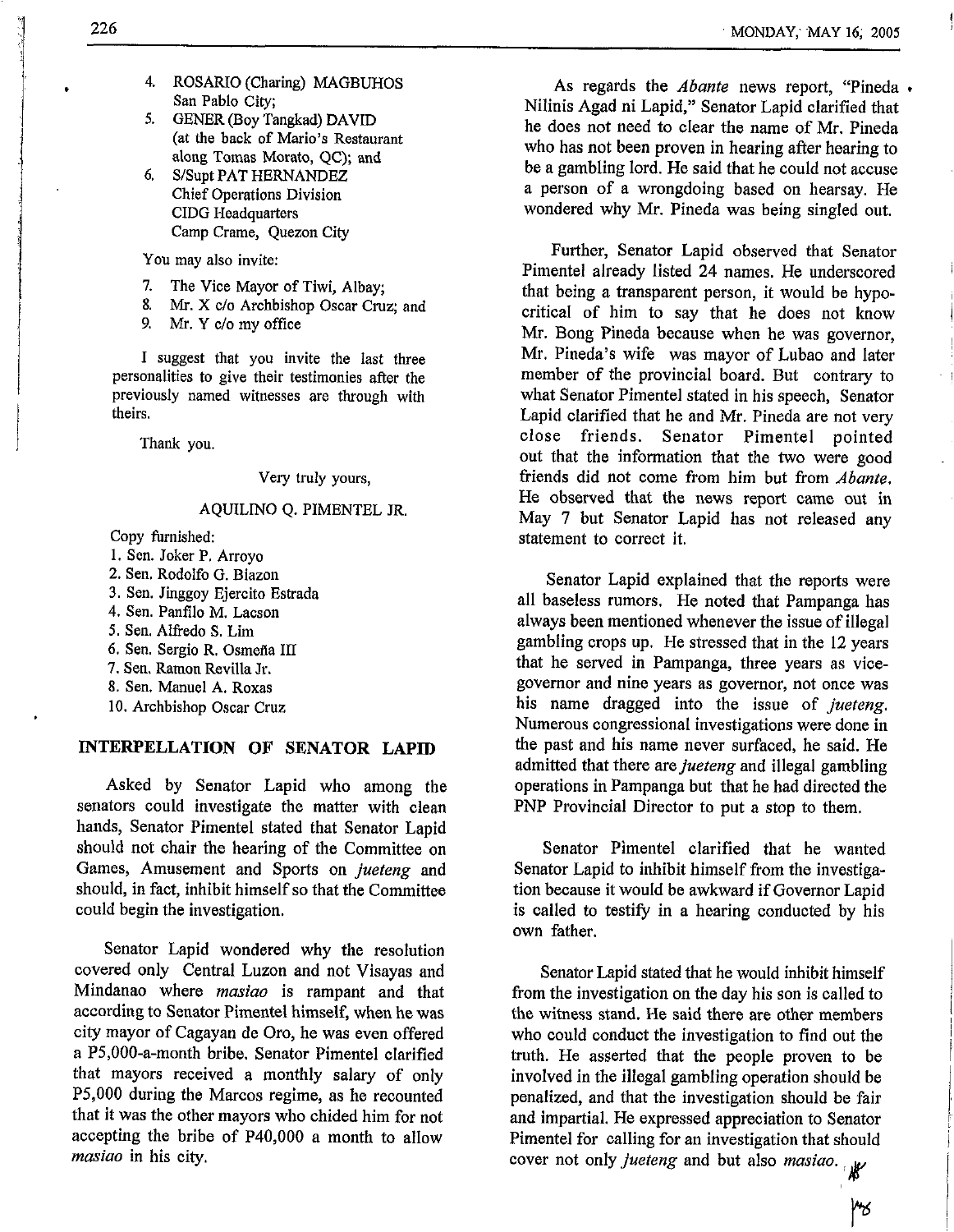In connection therewith, Senator Lapid urged Senator Pimentel to also submit names of persons from the Visayas and Mindanao where *masiao* is rampant. He said that if Senator Pimentel was able to come up with names of people from Central Luzon, then he could come up with names of people involved in *masiao* in Mindanao.

Senator Pimentel disclosed that the information that was brought to his attention involved people from Luzon. There is no reason why the Committee could not expand the investigation to cover the Visayas and Mindanao as well, he said. He stressed that the investigation should be done pursuant to the law and backed by evidence and not solely by speculations.

Senator Lapid asked about the purpose of Senator Pimentel's call for a public hearing as he cited the bill of Senator Ejercito Estrada (L) seeking to legalize jueteng and the bill of Senator Defensor Santiago seeking to increase the penalties on illegal gambling. He asked which of the two proposals  $$ to legalize jueteng or to increase the penalties for illegal gambling  $-$  the Committee should adopt. Senator Pimentel explained that he would leave the decision to an impartial Committee handled by a fair and objective Chair. He expressed hope that Senator Lapid would not be offended by his suggestion. Senator Lapid replied that none was taken.

For his part, Senator Lapid expressed hope that he would be given a chance to perform the duty reposed on him by the Filipino people. He declared that he would never influence the committee members who, he believed, are men of principle.

Senator Pimentel explained that possible problems could arise in summoning witnesses as well as scheduling their appearances. He asserted that this should be done very carefully and with sensitivity. He revealed that at the moment, the lives of six possible witnesses are already endangered and they are being transferred from one house to another for fear of what the jueteng lords might do to them. He maintained that his suggestion was not for Senator Lapid to inhibit himself at all but to make the Committee on Public Order and Illegal Drugs the lead committee and **the** Committee on Games, Amusement and Sports as the secondary committee. He pointed out that it was the compromise that he was trying to achieve.

#### **SUSPENSION OF SESSION**

With the permission of the Body, the Chair suspended the session.

*It was 4:40 p.m.* 

#### **RESUMPTION**

At **4:46** p.m., the session was resumed.

#### **INTERPELLATION OF SENATOR ENRILE**

At the outset, Senator Enrile asked to be clarified on the identity of Mr. Y in the speech of Senator Pimentel and if he could be subpoenaed. Senator Pimentel suggested that the subpoena for Mr. Y be sent to his office and he would personally relay the message to Mr. *Y* whose life is in danger. He said that Mr. *Y* is an elected public servant who is based in Luzon and, to his understanding, is knowledgeable about jueteng.

On the Senate investigations on jueteng in the latter part of 2000, Senator Enrile recalled that Ilocos **Sur** Governor Chavit Singson was a witness in one of the hearings and the committee was able to identify the gambling lords who were supposedly bribing public officials. He pointed out that at that time, laws were already in place to penalize persons involved in this kind of gambling. He noted that President Estrada has been on trial supposedly for receiving *jueteng* money even though there is no clear evidence to prove this allegation.

Senator Pimentel explained that the Senate investigation on jueteng that occurred in 2000 was inconclusive as it was overtaken by the resolution of the Bigger House to impeach President Estrada. As regards the purpose of the resolution, he clarified that it seeks to investigate the reasons behind the proliferation of jueteng and come up with proposed legislation given the fact that Senator Ejercito Estrada (L) had already filed a bill on the same issue. Moreover, he stated that his April 20 privilege speech aimed to unmask the jueteng lords and demand accountability from the Philippine National Police on the reason behind the continued proliferation of the illegal numbers game. He emphasized that there are a number of reasons to continue the investigation.

On whether there would be a proposed legislation to either increase the penalty for jueteng  $\psi$ 

K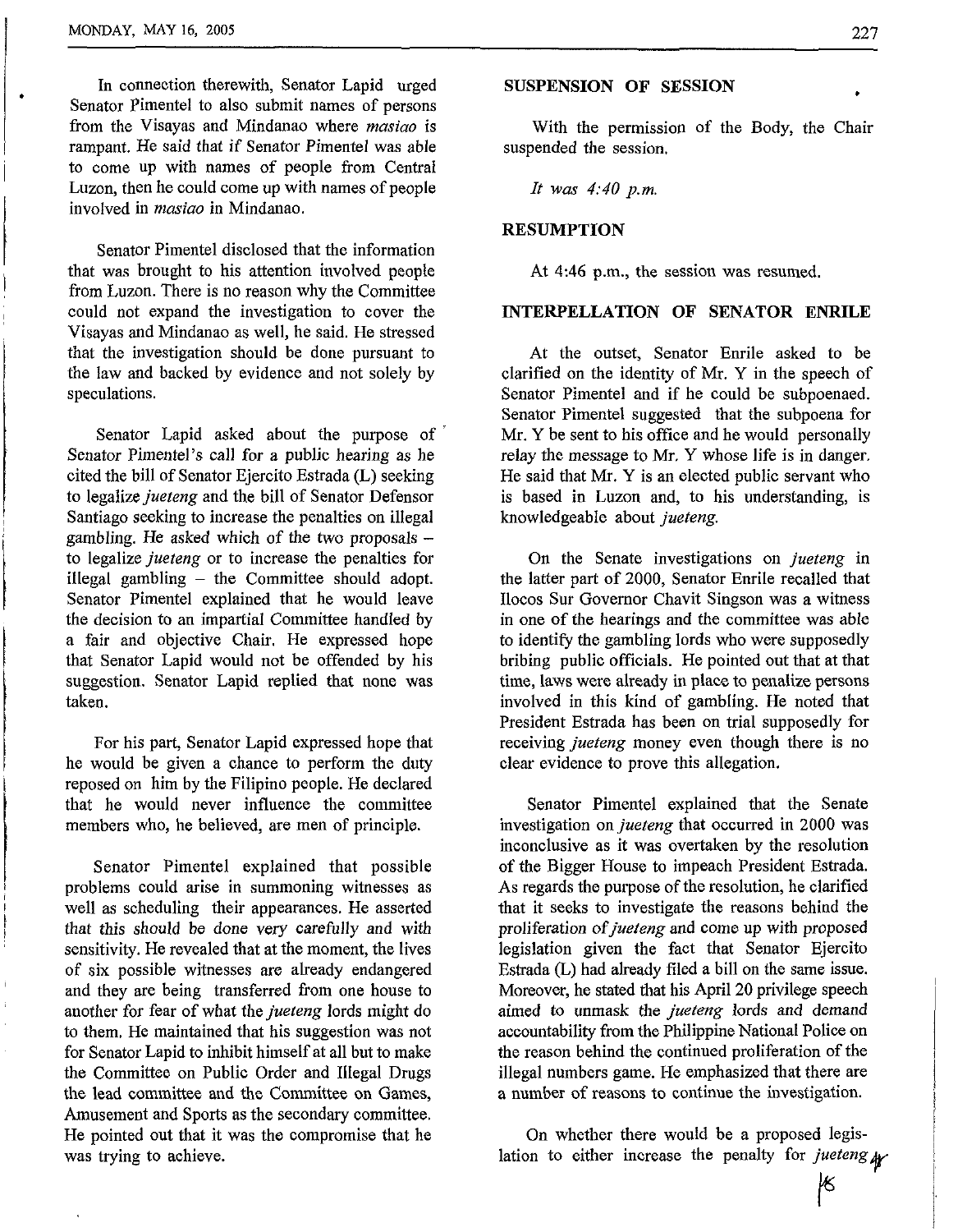operations or decriminalize jueteng, Senator Pimentel said that he wanted the investigation to be conducted and he did not want to second-guess the recommendations **of** the Committee. For his part, Senator Enrile said that he wanted to be certain that the objective of the investigation is clarified and that the investigation would bear fruit given the public perception that past investigations on the same matter had been useless.

### **INTERPELLATION OF SENATOR LACSON**

At the outset, Senator Lacson stated that he would attend the hearing on jueteng with clean hands as he pointed out that he has never dirtied his hands with *jueteng* money even when he was still a law enforcer. However, he disclosed that as PNP provincial director, he received offers of P1.2 million and as PhF Chief, at least P5 million, to **look** the other way and not conduct operations against illegal gambling, all of which be declined. Further, he bared that he has three witnesses that he identified only as Mr. B, Mr. R and Ms. N who have agreed to be resource persons for the hearing.

To the observation that Senator Lapid should be given the opportunity to conduct the hearing as chair of the Committee on Games, Amusement and Sports and, thus, prove himself as a fair and objective chair, Senator Pimentel replied that in an attempt at a compromise, he had suggested that a hearing **be** jointly held by the committee chaired by Senator Lapid, and the Committee on Public Order and Illegal Drugs as the lead committee.

Stating that he did not want to preempt the Rules Committee, Senator Lacson suggested that Senator Lapid preside over the initial hearing, during which time, it could be ascertained whether the latter has biases for or against certain interests and individuals. Senator Pimentel, however, said that the problem is that the suggestion presumes that Senator Lapid has not yet proven himself to be identified with a known *jueteng* lord in his own home province. He stated that he could go along with the suggestion if the *Abante* had not come up with its banner story and if Governor Lapid would not be invited to the hearing. **He** did not accede **to**  the suggestion.

In relation to the investigation, Senator Pimentel asked Senator Lacson for the names of the witnesses to be summoned to the hearing. Senator Lacson said that his witnesses would be properly identified at the hearing but in the meantime, they could only be identified as **Mr.** B., **Mr.** R. and **Ms.** N. **He** explained that the three were direct participants in the bribe attempt and as such, would be better witnesses than he. Moreover, he pointed out that law enforcers cannot apprehend persons who merely conveyed the bribe offers.

On the same matter, Senator Pimentel clarified that he had not received any jueteng bribe but that he had only been chided by fellow mayors for turning down the offer because of the huge amount of money involved.

#### **INTERPELLATION OF SENATOR GORDON**

Senator Gordon asked on the number of times Congress has conducted investigations on the jueteng issue even as he wondered whether Senator Pimentel's question of *para delicto* is still relevant since people have now become jaded by the issue. Senator Pimentel replied that he was aware of only one investigation that the Senate conducted in 2000.

On the matter **of** public cynicism over the outcome of such investigations, Senator Pimentel stressed the importance of having witnesses who, to the minds of the public, are not tainted or remotely connected with *jueteng* activities.

Senator Gordon informed the Body that Jose Rizal himself was able to build a number of clinics after winning in a numbers game during his incarceration in Dapitan. This, he said, shows that although logic dictates that people should not play games of chance, they still do. He noted that this illegal activity has become so rampant that the bribes offered to law enforcers increase in proportion to their position in the PNP. Moreover, he pointed out that the illegal numbers game thrives due to insufficient government resources. He said that some local government officials are given jueteng money as gratuity to look the other way and that the money, in turn, is used to provide needed facilities and services to their constitutuents. He recalled that the first time he was exposed to jueteng was in **the**  1950s in the **U.S.** Naval Reservation of Olongapo where restaurant waiters also doubled as *kubradores*.

Senator Gordon opined that it is high time jueteng was eradicated or decriminalized because it has *4-* 

rd